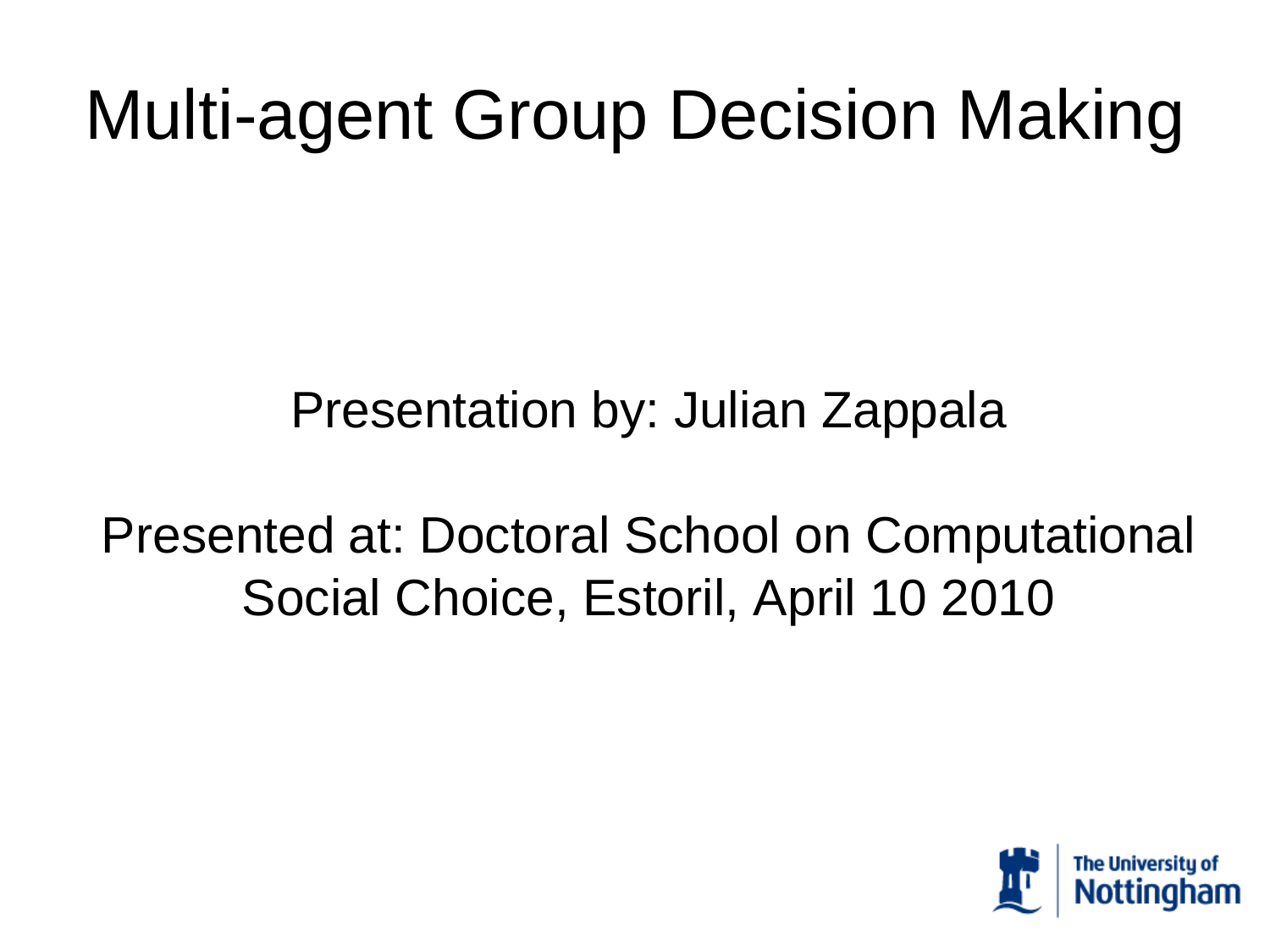#### **Overview**

- Introduction
- Problem Statement
- Problem Formalisation
- Research Context
- Group Decision Making in Nature
- Quorum Sensing/Response
- Future Work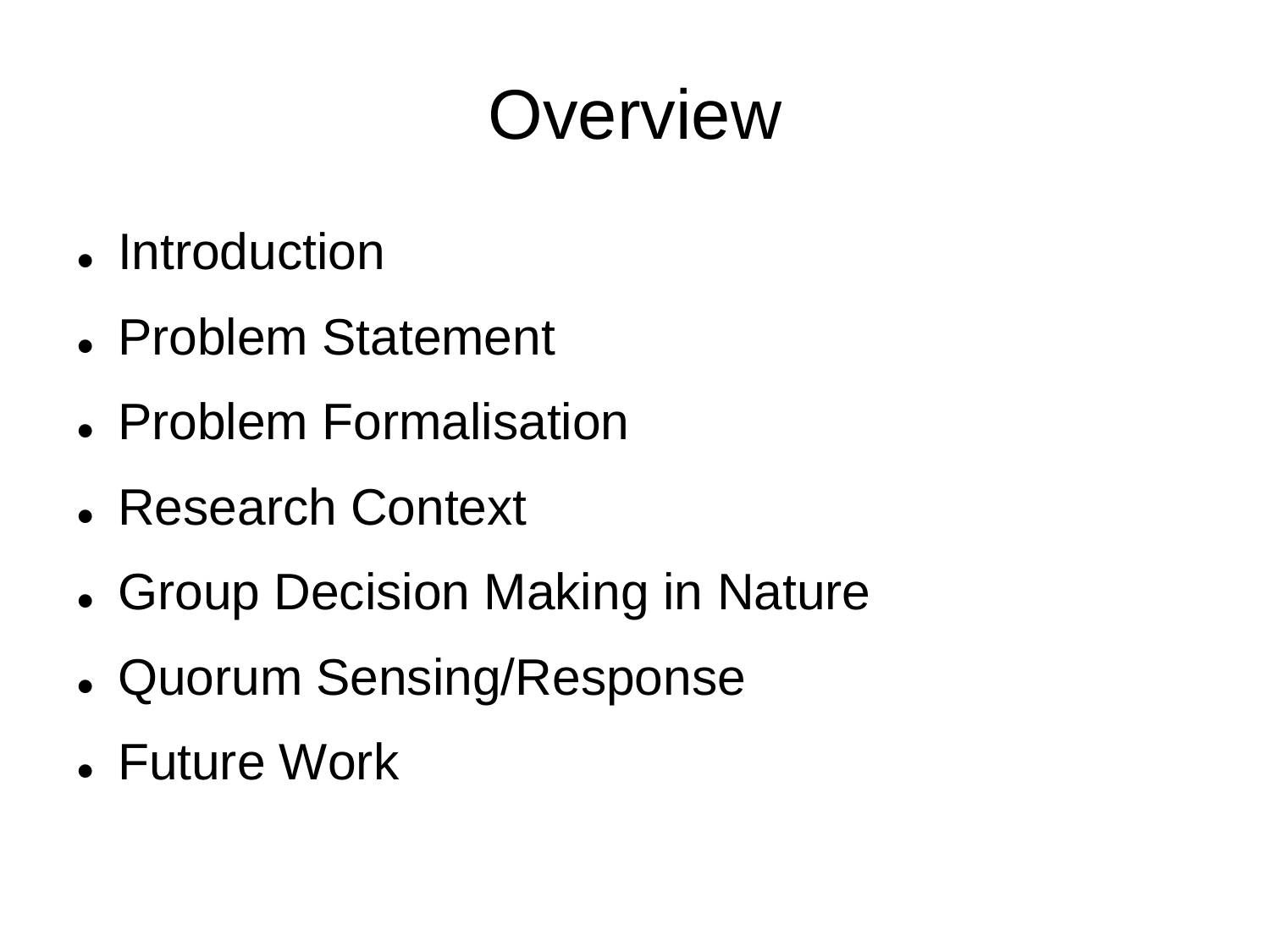## Introduction

- Realising effective multi-agent systems requires cooperation and coordination between agents
- We are interested in cooperation in *open environments:*
	- agents are neither centrally owned nor controlled
	- agents may enter/leave a system at will
	- E.g. the Internet
- We wish to determine what actions agents should perform:
	- "What should the agents do?"
- We have looked to nature for inspiration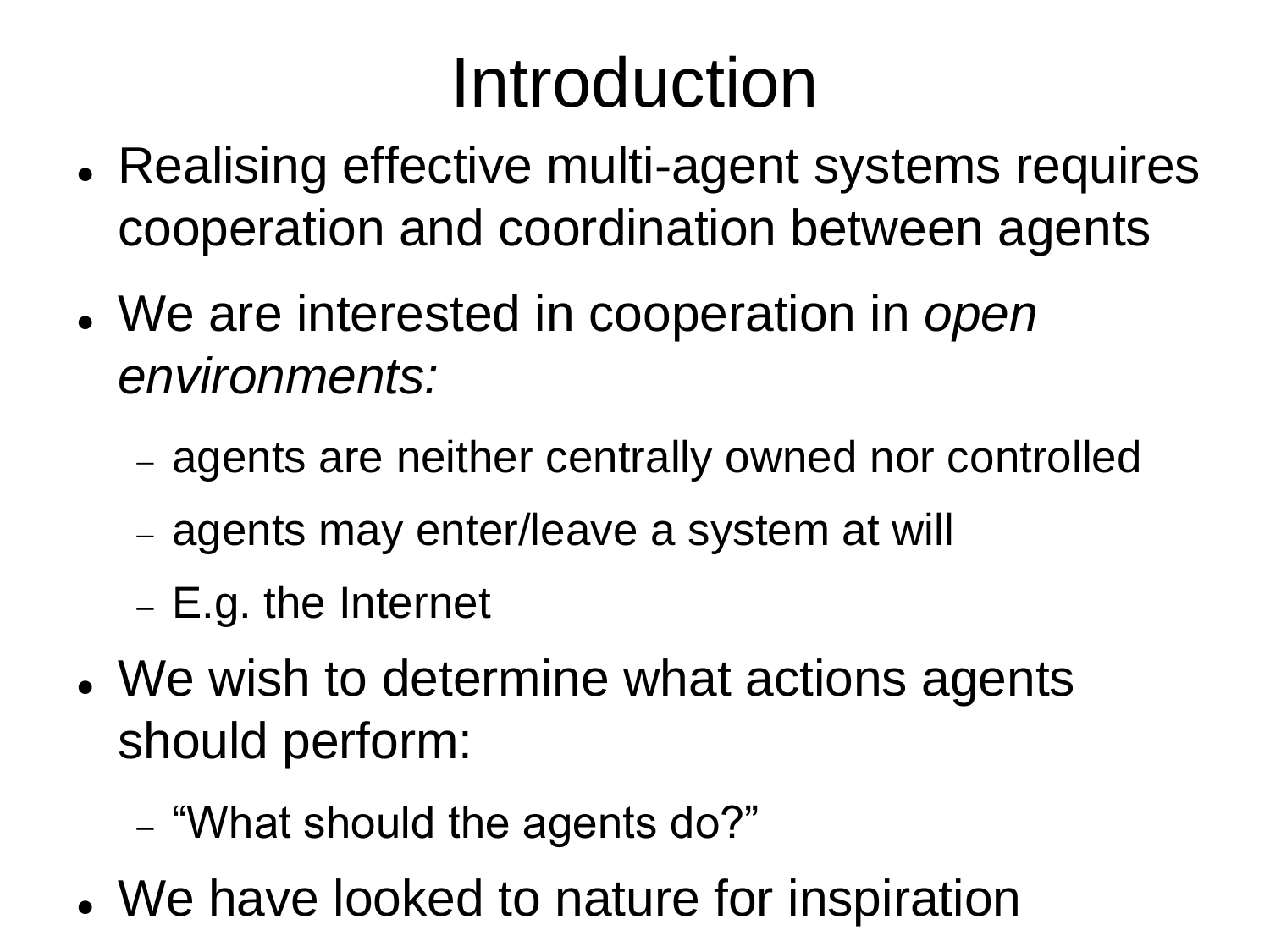#### Problem Statement

- For a group of individuals, each having a preference over their possible actions, attempt to determine an allocation of one action to each individual satisfying:
	- **feasibility**; individuals are allocated actions they are able to perform,
	- **individual rationality**; no individual would prefer to leave the group rather than perform their allocated action
	- **consistency**; no individual is allocated an action which is inconsistent with the actions of others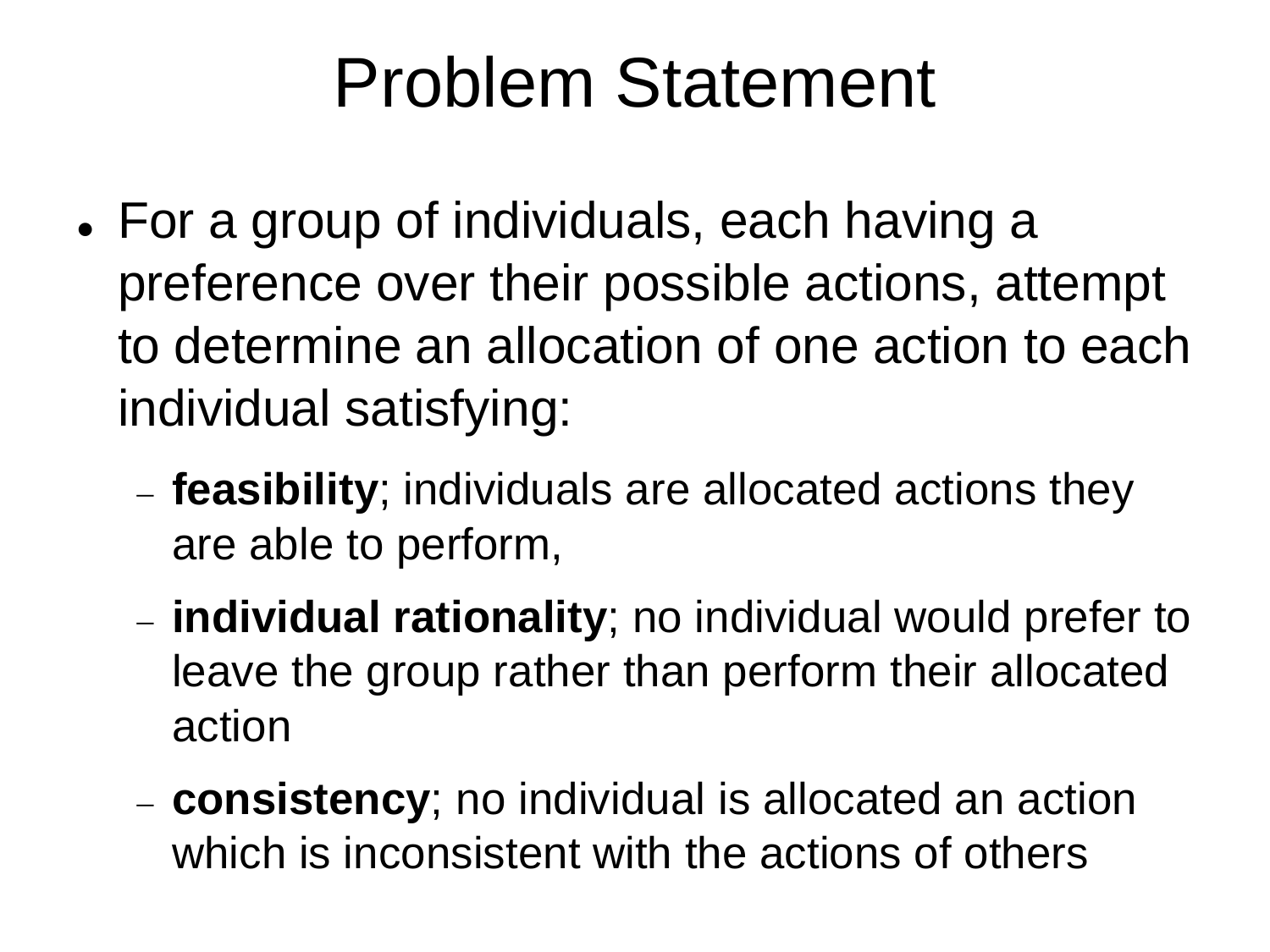#### Problem Formalisation - 1

The tuple  $\left\langle G, A, S_1, \ldots, S_n, \succ_1, \ldots, \succ_n, C \right\rangle$  where:

 $G$  is a set of agents,  $\{1,...,n\}, n \geq 2$ 

 $A$  is a set of possible actions,  $\{a^{}_{1},...,a^{}_{m}\}$ 

 $S_i \subseteq A$  is a set of feasible actions for each agent

 $a_j$  is feasible for  $i \in G$  if  $a_j \in S_i$ 

- Joint action  $a$  =  $\langle a_k^s, ..., a_l^n \rangle$  is feasible for agents  $i$  $\{g,...,h\}$  if each action is feasible for each agent *h l*  $a = \left\langle a_k^{\,g\,},...,a \right\rangle$ 

 $\lambda_i > \lambda_i$  is a total order over  $S_i$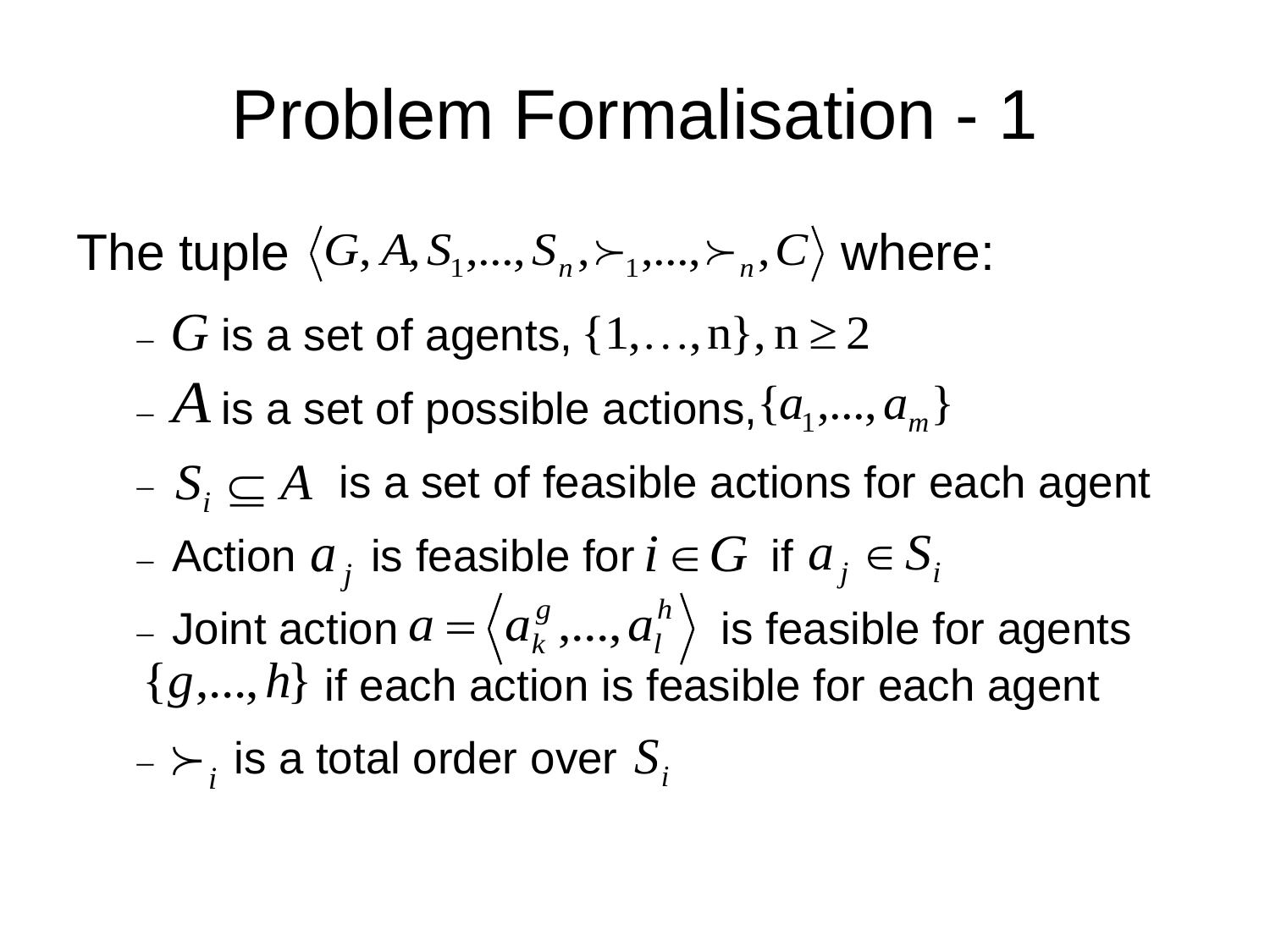#### Problem Formalisation - 2

- $I \subseteq \bigcup_{G \subseteq \mathcal{O}(G)} \prod_{i \in G} S_i$  is a set of consistency constraints  $C \subseteq \bigcup_{G' \in \wp(G)} \prod_{i \in G'} S_i$
- Joint action  $\left\langle a_k^s,...,a_l^h\right\rangle \in C$  may be consistently performed by agents {*g*,...,*h*} *l g k* ,...,
- The joint action  $a = \langle a_k^s, ..., a_l^h \rangle$  by the group of agents  $G' = \{g,...,h\}$  is a *consensus action* if there is no consistent and feasible joint action  $a'$  for some group  $G''\subset G'$  such that all agents in  $G'$ ' prefer  $\overline{a}$ ' *to*  $\overline{a}$ *l*  $a = \left\langle a_k^{\,g}\, ,... ,a \right\rangle$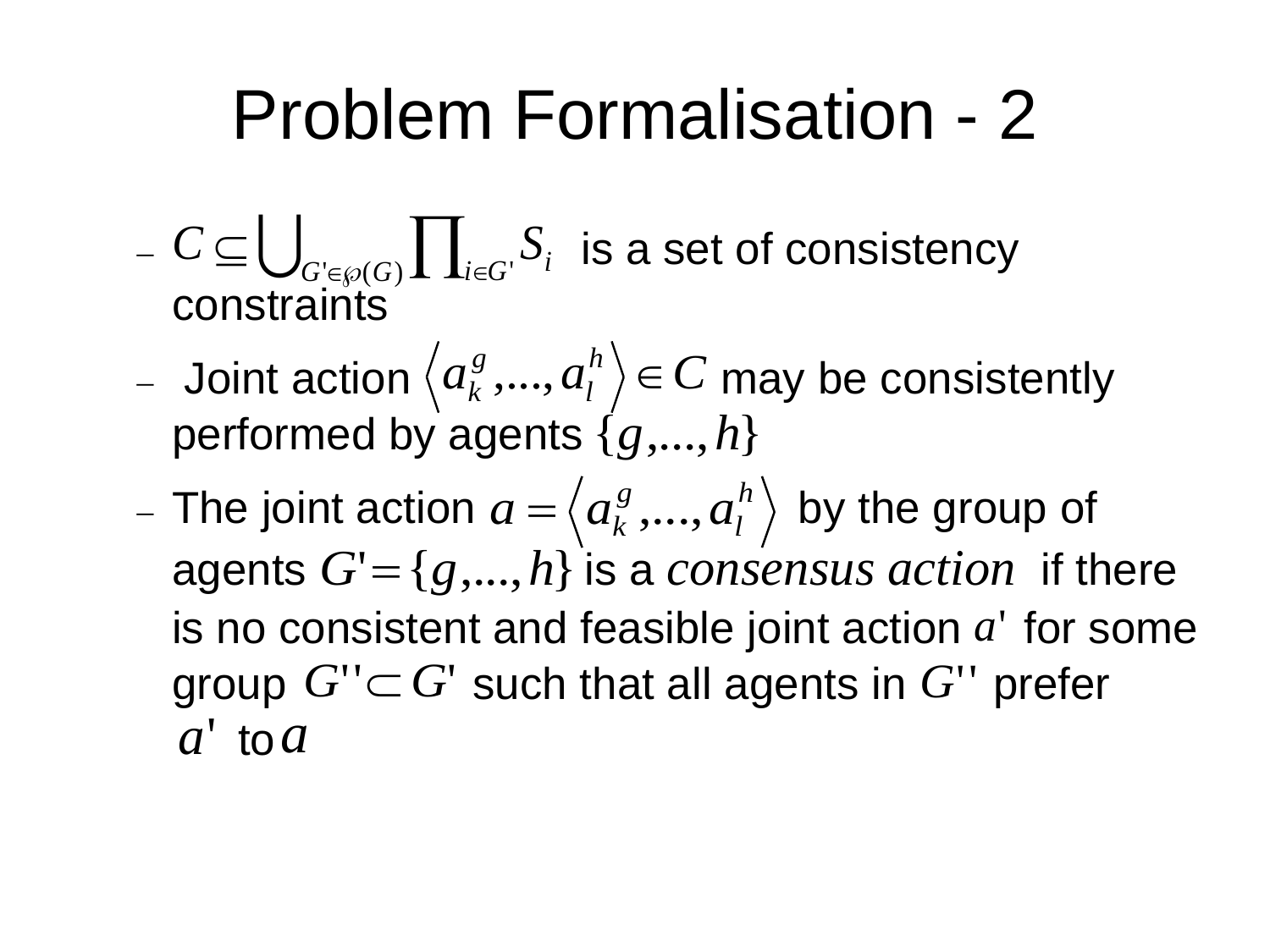## Collective Action: Research Context

- Related work includes:
	- SharedPlans [Grosz & Sinder, 1990]
	- Joint Intentions [Cohen & Levesque, 1991]
	- $-$  STEAM [Tambe, 1997]
- These works have not considered:
	- open environments
	- the explicit preferences of agents
	- group decision mechanisms other than instantaneous unanimity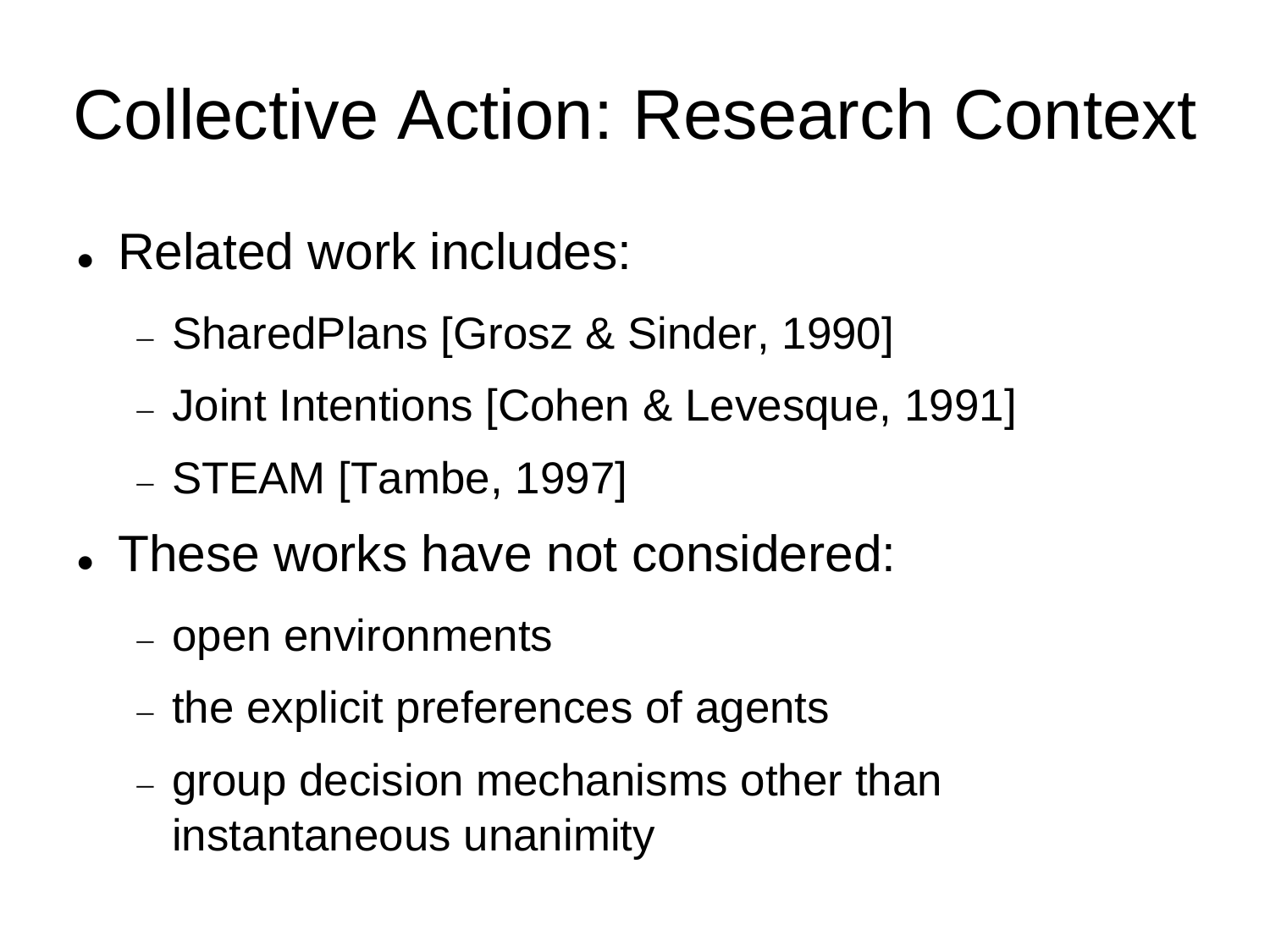# Group Decision Making in Nature

- Decisions faced by animal groups include:
	- Direction of travel
	- Timing of departure
	- Location of e.g. nesting sites
- Failure to reach consensus leads to group fission
	- an outcome which is often undesirable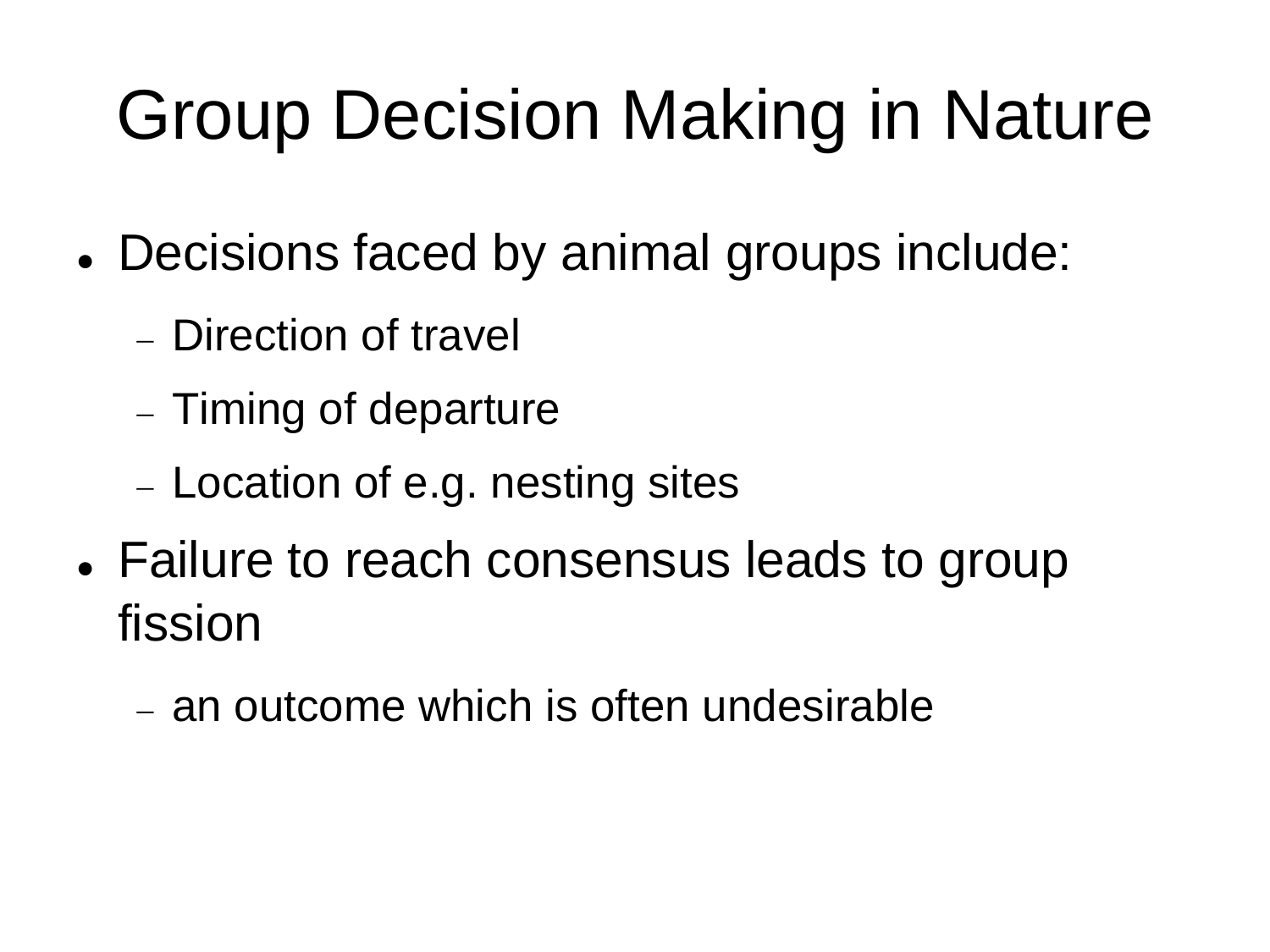# Drawing Inspiration From Nature

- In nature decision makers are:
	- heterogeneous:
		- Abilities
		- . 'Beliefs'
		- . 'Desires'
		- . 'Intentions'
	- non-omniscient
	- transient
- These properties are analogous to agents within open systems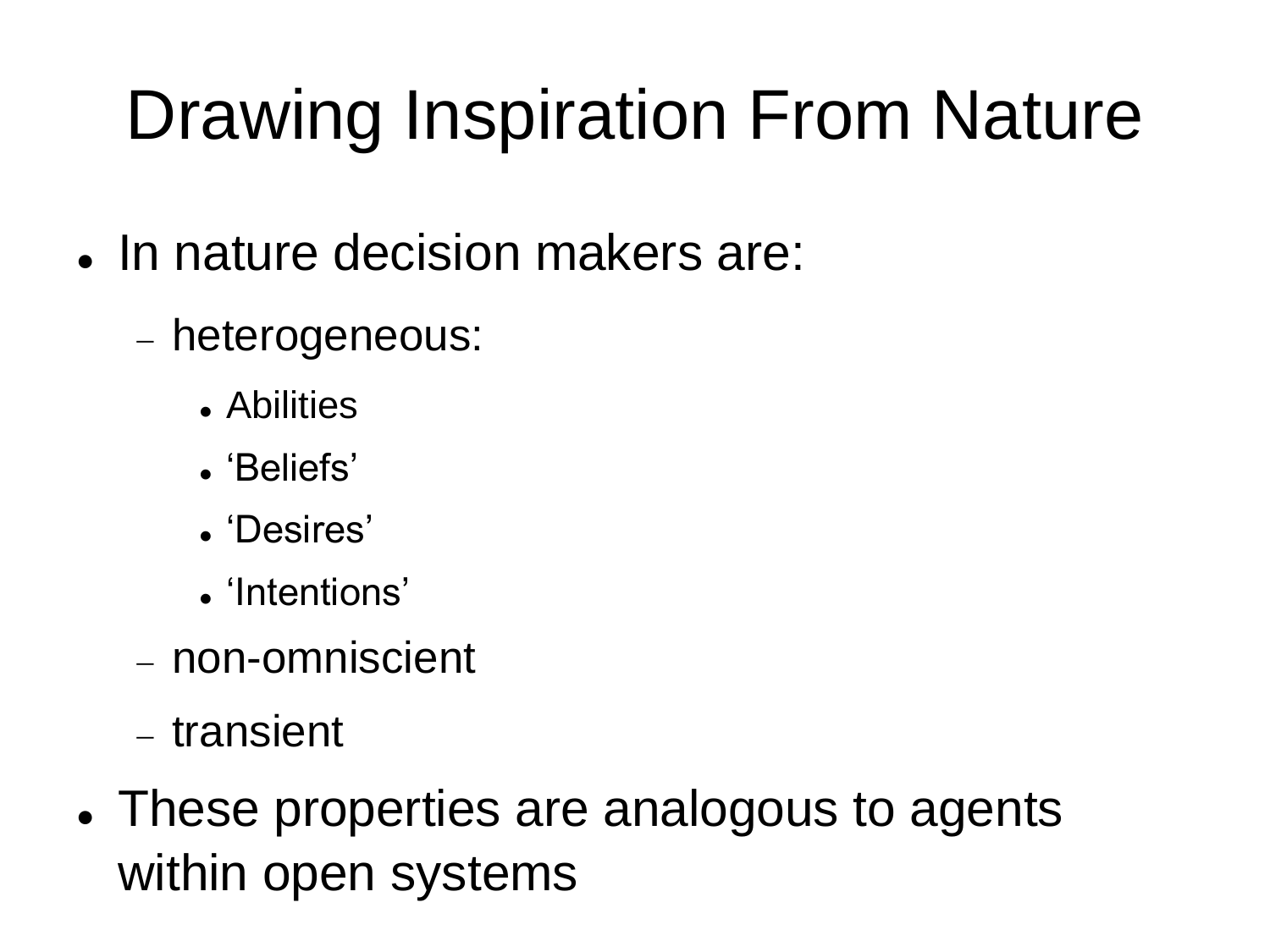# Quorum Sensing & Response [QSR]

- Quorum sensing determining the number of conspecifics committed to some choice
	- Exhibited by bacteria, eusocial insects and fish
- Quorum response:
	- The probability of some individual making a given choice is increasing in the proportion of individuals already having made that choice
	- This probability increases sharply once some threshold is met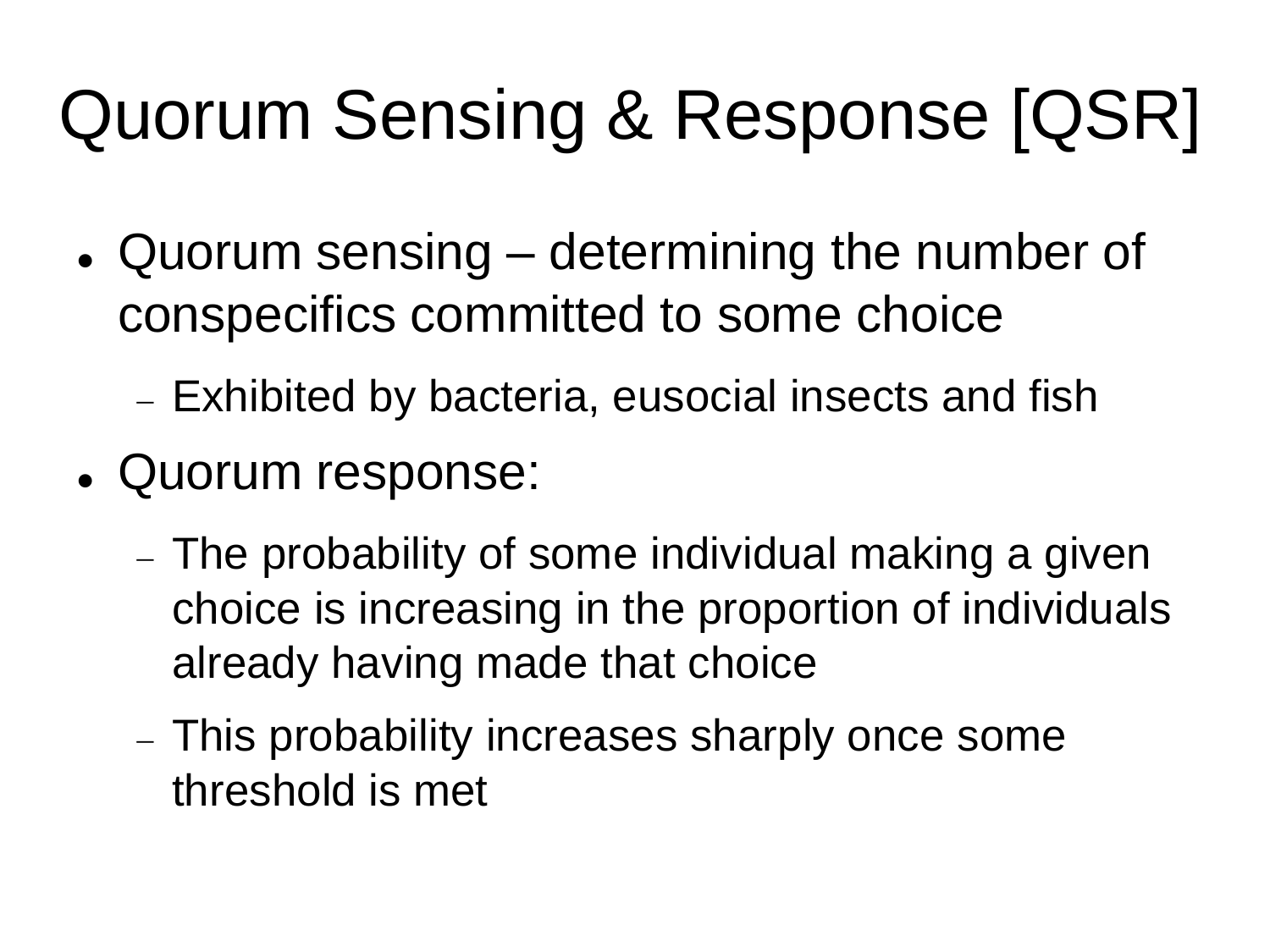## Useful Properties of QSR

- Information pooling
	- Greater accuracy in comparison to the decisions of individuals
- Speed/accuracy trade-off
	- High thresholds -> accurate outcomes
	- Low thresholds -> speedy decisions
- Group cohesion
	- The quorum response is thought to discourage group fission events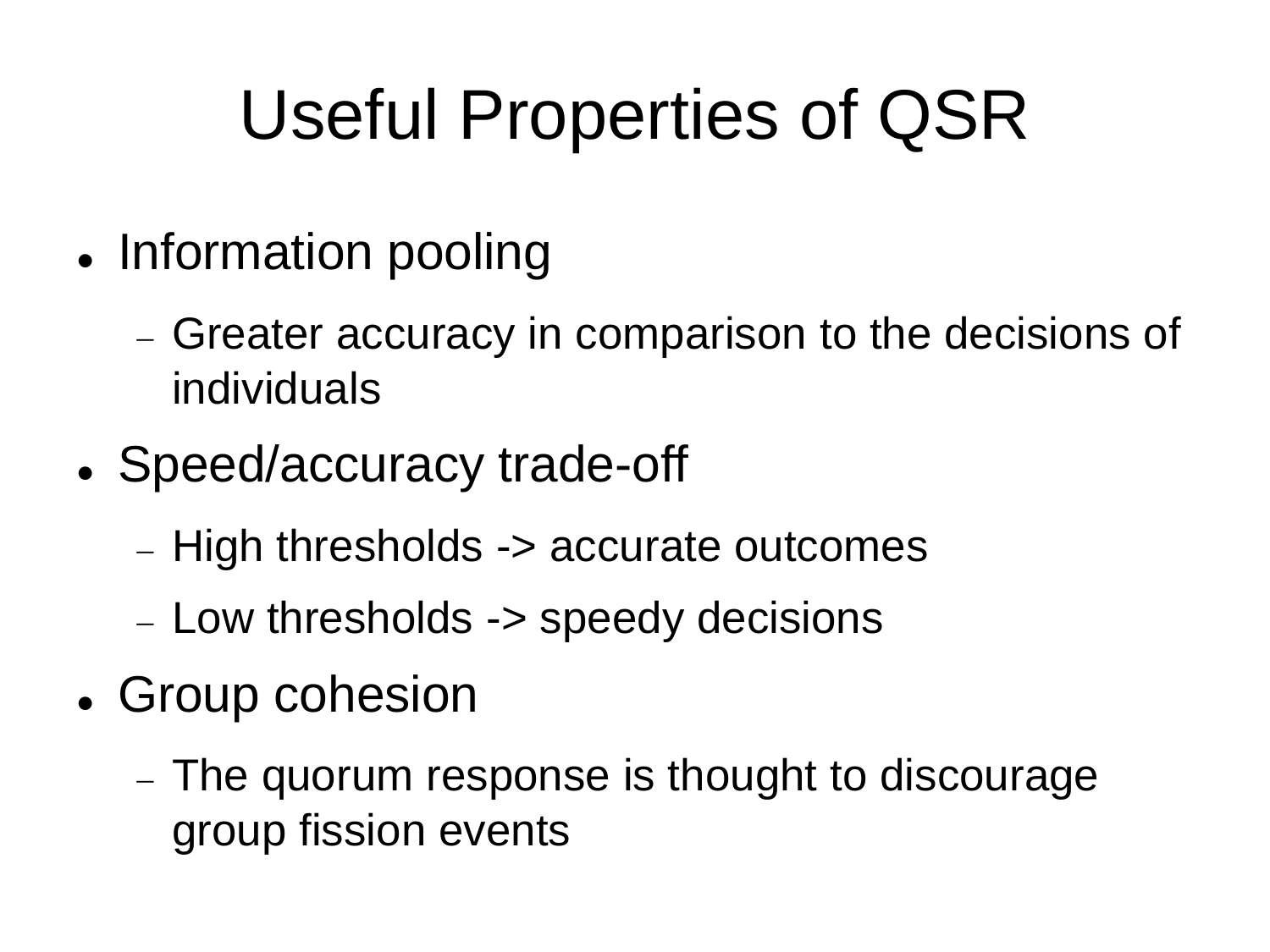### Future Work

- Natural models of QSR assume individuals follow identical responses
	- We are interested in circumstances where this assumption is relaxed – Individually Oriented QSR
- Characterisation of IO-QSR, for example:
	- Necessary/sufficient conditions for consensus
	- Adherence to Arrovian characteristics
	- Adherence to Condorcian characteristics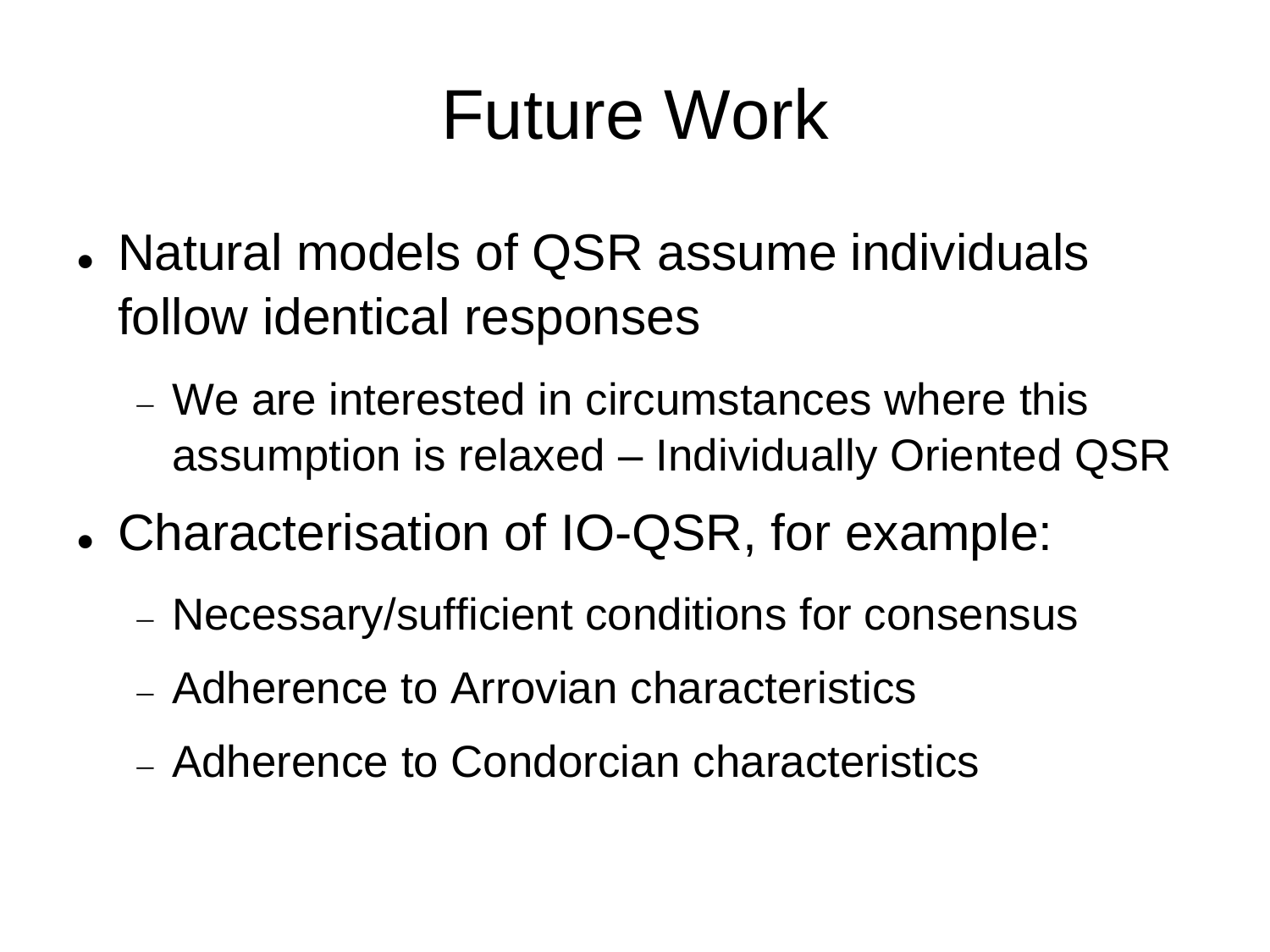## **Summary**

- Collective action selection can be represented as a social choice problem
- Natural systems share many properties with open multi-agent systems
- Many natural systems employ QSR as the group decision mechanism
- QSR seems a promising approach to multiagent group decision making